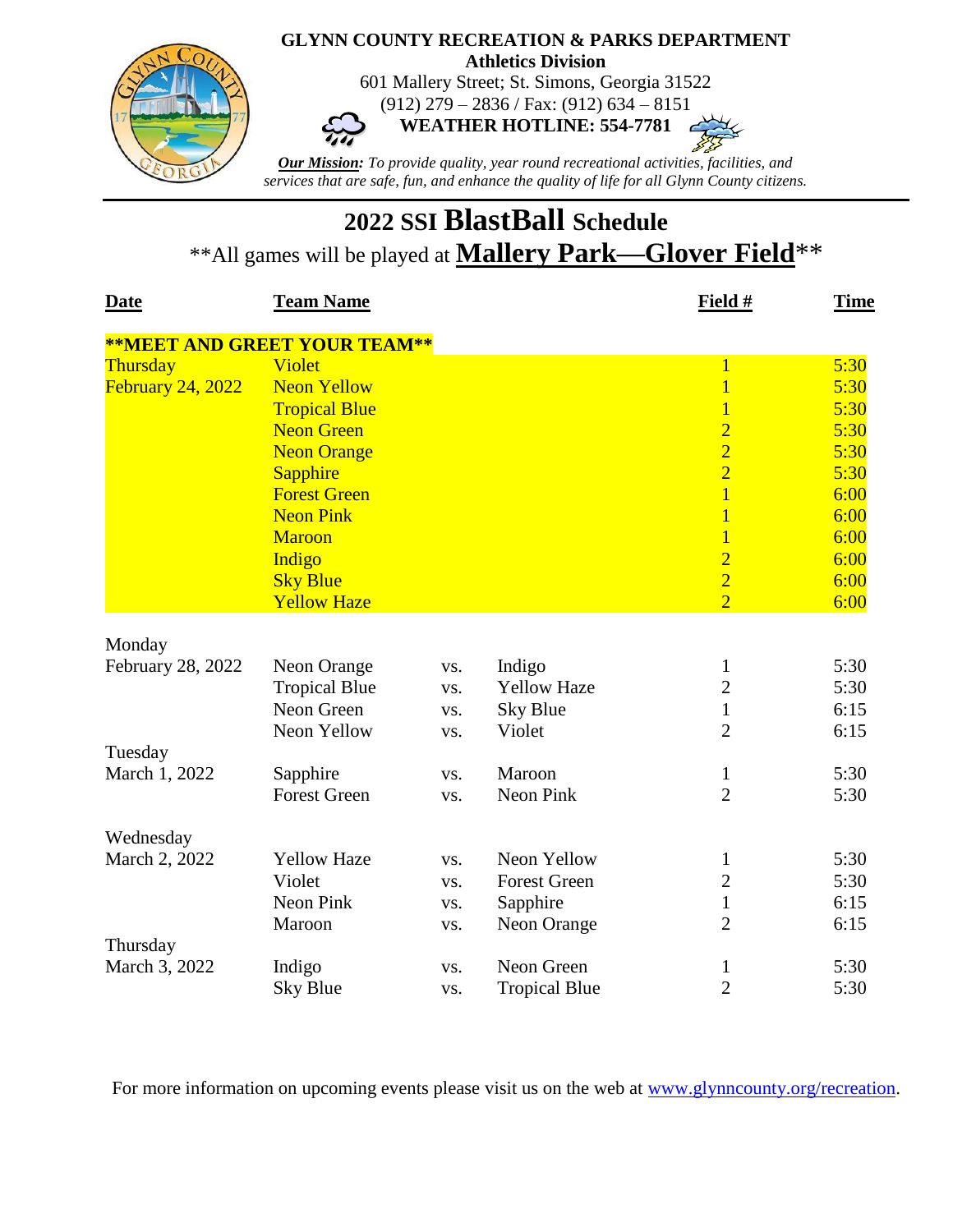| <b>Date</b>    | <b>Team Name</b>     |     |                      | Field #          | <b>Time</b> |
|----------------|----------------------|-----|----------------------|------------------|-------------|
| Monday         |                      |     |                      |                  |             |
| March 7, 2022  | Neon Orange          | VS. | Neon Pink            | $\mathbf{1}$     | 5:30        |
|                | Sapphire             | VS. | <b>Forest Green</b>  | $\overline{2}$   | 5:30        |
| Tuesday        |                      |     |                      |                  |             |
| March 8, 2022  | <b>Tropical Blue</b> | VS. | Indigo               | $\mathbf{1}$     | 5:30        |
|                | Neon Yellow          | VS. | <b>Sky Blue</b>      | $\sqrt{2}$       | 5:30        |
|                | <b>Yellow Haze</b>   | VS. | Violet               | $\mathbf{1}$     | 6:15        |
|                | Neon Green           | VS. | Maroon               | $\overline{2}$   | 6:15        |
| Wednesday      |                      |     |                      |                  |             |
| March 9, 2022  | Neon Pink            | VS. | Neon Yellow          | $\mathbf{1}$     | 5:30        |
|                | Maroon               | VS. | <b>Yellow Haze</b>   | $\overline{2}$   | 5:30        |
| Thursday       |                      |     |                      |                  |             |
| March 10, 2022 | Sapphire             | VS. | Neon Green           | $\mathbf{1}$     | 5:30        |
|                | Violet               | VS. | Neon Orange          | $\boldsymbol{2}$ | 5:30        |
|                | Indigo               | VS. | <b>Sky Blue</b>      | $\mathbf{1}$     | 6:15        |
|                | <b>Forest Green</b>  | VS. | <b>Tropical Blue</b> | $\overline{2}$   | 6:15        |
| Monday         |                      |     |                      |                  |             |
| March 14, 2022 | <b>Tropical Blue</b> | VS. | Sapphire             | $\mathbf{1}$     | 5:30        |
|                | Neon Yellow          | VS. | <b>Forest Green</b>  | $\mathbf{2}$     | 5:30        |
|                | <b>Yellow Haze</b>   | VS. | Neon Pink            | $\mathbf{1}$     | 6:15        |
|                | Neon Green           | VS. | Neon Orange          | $\overline{2}$   | 6:15        |
| Tuesday        |                      |     |                      |                  |             |
| March 15, 2022 | Indigo               | VS. | Violet               | $\mathbf{1}$     | 5:30        |
|                | <b>Sky Blue</b>      | VS. | Maroon               | $\overline{2}$   | 5:30        |
| Wednesday      |                      |     |                      |                  |             |
| March 16, 2022 | Neon Green           | VS. | Neon Yellow          | $\mathbf{1}$     | 5:30        |
|                | Neon Orange          | VS. | <b>Yellow Haze</b>   | $\overline{c}$   | 5:30        |
|                | Sapphire             | VS. | <b>Sky Blue</b>      | $\mathbf{1}$     | 6:15        |
|                | <b>Forest Green</b>  | VS. | Indigo               | $\overline{2}$   | 6:15        |
| Thursday       |                      |     |                      |                  |             |
| March 17, 2022 | Neon Pink            | VS. | Maroon               | $\mathbf{1}$     | 5:30        |
|                | Violet               | VS. | <b>Tropical Blue</b> | $\overline{2}$   | 5:30        |

For more information on upcoming events please visit us on the web at [www.glynncounty.org/recreation.](http://www.glynncounty.org/recreation)